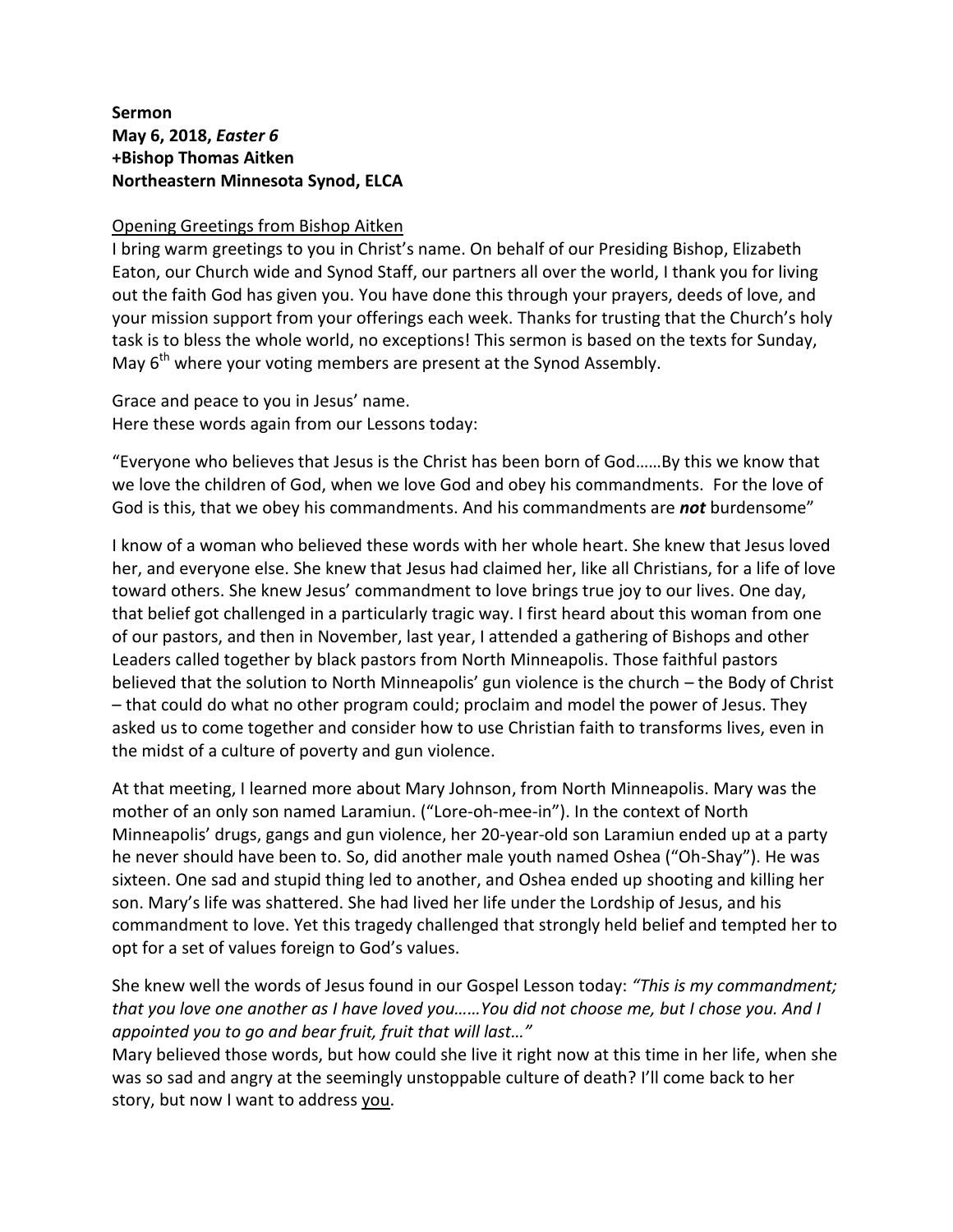Scripture speaks of two different "Kingdoms." One) The Kingdoms of this world, and two) God's Kingdom. Here is the truth about you: You belong to the "Kingdom of God" and its power. You were baptized into it. You have taken its way of life, the gospel of love into yourself through the Word and Sacraments. You are claimed by it and you regularly pray for it to shape your life: '*Your* Kingdom come, *Your* will be done, right here on earth, as it already is in heaven.' These are the  $2^{nd}$  and  $3^{rd}$  Petitions from the Lord's Prayer. Remember also, that you are part of the one, crazy, imperfect, gifted, beloved, gospel-loving people called the church, going back to Jesus' first followers. But just like Mary Johnson, you and I live in the midst of two Kingdoms, and that is the difficult and joyful challenge that faces all Christians.

These two Kingdoms; God's Kingdom and the Kingdoms of this world collide with one another. The Kingdoms of this world are focused on fear, violence, and one-upmanship. This is the real world where we live; a world of gun violence even in our schools, and the inability of a datainformed culture to deal courageously with it. We witness brutality in speech and social media, and of shameless disrespect for people made in the image of God. You and I observe this collision of values in our own nation like the degrading of people at public meetings, on social media and even in our own family. The vulgarity of the evil values of that Kingdom are: Racial prejudice, getting even, might makes right, misogyny, demeaning whole groups of people like Blacks, Muslims, Mexicans, immigrants and refugees, and LGBTQ sisters and brothers. It includes the idea that the good life is defined not by relationships, but by money. It also includes the increasing momentum of White Supremacy. This Kingdom shamelessly seeks our allegiance. It is the opposite of the Kingdom of God that Jesus ushered in. In God's Kingdom, all are precious, all are valued, and love wins out. The Lord's Prayer is our daily reminder that we seek for God's Kingdom to not only come *to* us, but *through* us. In that prayer we begin to understand:

-White supremacy is not the Kingdom of God.

-Money, as definition of the "good life" is not the Kingdom of God.

-Endless new versions of point and shoot video games are not the Kingdom of God values.

-Turning our back on the refugee fleeing for safety is not the Kingdom of God

-Racial bigotry, especially disguised bigotry is not the Kingdom we are claimed for.

-Violence through words or deeds is not the Kingdom of God, wherever it comes from.

But wait: the real world also contains plenty of God's Kingdom growing like tiny seeds among us. When you pray; "Our Father who are in heaven, hallowed be thy name. *Thy* Kingdom come, *thy* will be done, on earth as it is in heaven", it is not in vain. You are not powerless. You are connected to Christ as branches to a vine. You have his resurrected life already in you. It's God's promise. You can stake your life on it a thousand times, as Martin Luther used to say.

Courageous youth and adults are organizing together to stand up for what is right, for justice, and for good and loving acts of reconciliation. God is working through all kinds of people who don't make the news but whose actions are not in vain. I see it in our congregations. I'm encouraged by faithful people I meet every Sunday when I'm out in our congregations who show up to receive God's grace and strength. Jesus staked his life on the Kingdom of God winning out over the Kingdom of evil. With unmatched courage he disrupted the Empire's plan of "salvation" which was about intimidation and violence, with God's plan of salvation which is unconditional love that alone can transform life. In the end he took into himself the power of